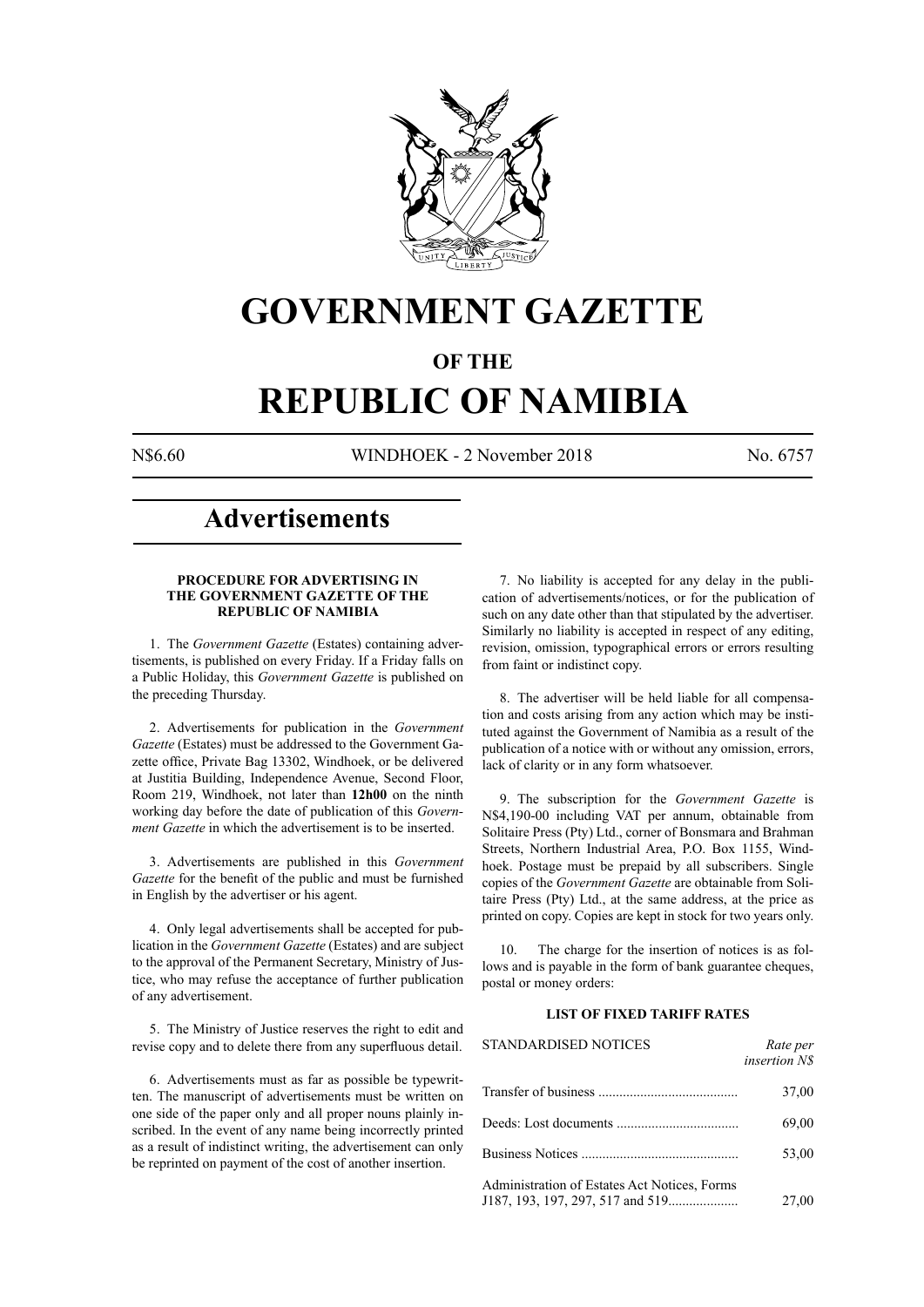| Insolvency Act and Companies Act Notices:                                                                                                                                                               | 48,00  |
|---------------------------------------------------------------------------------------------------------------------------------------------------------------------------------------------------------|--------|
| N.B. Forms 2 and 6 additional statements according<br>to word count table, added to the basic tariff.                                                                                                   | 333,00 |
| Naturalisation notices (including a reprint for the                                                                                                                                                     | 27,00  |
| Unclaimed moneys - only in the <i>Government</i><br>Gazette, closing date 15 January (per entry of                                                                                                      | 13,00  |
|                                                                                                                                                                                                         | 53,00  |
|                                                                                                                                                                                                         | 27,00  |
| NON-STANDARDISED NOTICES                                                                                                                                                                                |        |
| Company notices:                                                                                                                                                                                        |        |
| Short notices: Meetings, resolutions, offers of<br>compromise, conversions of companies, voluntary<br>windings-up, etc.: closing of members' registers<br>for transfer and/or declarations of dividends | 120,00 |
| Declaration of dividends with profit statements,                                                                                                                                                        | 267,00 |
| Long notices: Transfers, changes in respect of<br>shares or capital, redemptions, resolutions,                                                                                                          | 373,00 |
|                                                                                                                                                                                                         | 120,50 |

#### **FORM J 187**

#### **LIQUIDATION AND DISTRIBUTION ACCOUNTS IN DECEASED ESTATES LYING FOR INSPECTION**

In terms of section 35(5) of Act 66 of 1965, notice is hereby given that copies of the liquidation and distribution accounts (first and final, unless otherwise stated) in the estates specified below will be open for the inspection of all persons interested therein for a period of 21 days (or shorter or longer if specially stated) from the date specified or from the date of publication hereof, whichever may be the later, and at the offices of the Master and Magistrate as stated.

Should no objection thereto be lodged with the Master concerned during the specified period, the executor will proceed to make payments in accordance with the accounts.

462/2005 VAN DER POST Johannes Daniel, 6505- 0300134, Walvis Bay. Walvis Bay. Windhoek. Bank Windhoek Limited, Trust Department, P.O. Box 15, Windhoek.

636/2018 LOUW Johanna Petronella, 2607050- 0075, No. 980, Farm Kaukerus. Benjamin Thaddeus Louw, 25103000067. Mariental. Windhoek. Bank Windhoek Limited, Trust Department, P.O. Box 15, Windhoek.

1077/2017 VAN WYK Petronella, 74031000014, Swakopmund. Mardenn Petrus van Wyk, 74102100334. Swakopmund. Windhoek. Bank Windhoek Limited, Trust Department, P.O. Box 15, Windhoek.

713/2018 KATJIVIRUE Aphas, 36013100063, Erf No. 1117, Katutura, Windhoek. Erica Katjivirue, 39122200045.

| Liquidators' and other appointees' notices                    | 80,00  |
|---------------------------------------------------------------|--------|
| Gambling house licences/Liquor licences                       | 120,00 |
| SALES IN EXECUTION AND OTHER PUBLIC SALES:                    |        |
|                                                               | 207.00 |
| Public auctions, sales, tenders and welfare<br>organisations: |        |
|                                                               | 69,00  |
|                                                               | 171,00 |
| ORDERS OF THE COURT                                           | 253.00 |

| Provisional and final liquidations or                  |        |
|--------------------------------------------------------|--------|
|                                                        | 157,00 |
| Reduction of change in capital mergers, offers         |        |
|                                                        | 373,00 |
| Judicial managements, <i>curator bonis</i> and similar |        |
|                                                        | 373,00 |
|                                                        | 48,00  |
| Supersession and discharge of petitions (J.158)        | 40,00  |
|                                                        |        |

11. The charge for the insertion of advertisements other than the notices mentioned in paragraph 10 is at the rate of N\$13,00 per cm double column. (Fractions of a cm must be calculated as a cm).

12. No advertisements shall be inserted unless the charge is prepaid. Cheques, drafts, postal or money orders must be made payable to the Ministry of Justice, Private Bag 13302, Windhoek.

Gobabis. Windhoek. Standard Executors & Trustees, P.O. Box 2164, Windhoek, Namibia.

453/2018 JACOBSZ Susanna Maria, 53102700128, Otjiwarongo, 19 September 2017. Windhoek. Otjiwarongo. Standard Executors & Trustees, P.O. Box 2164, Windhoek, Namibia.

399/1996 JENSEN Harald Kurt, 3405080100112, Windhoek, 28 June 1996. Windhoek. Windhoek. Standard Executors & Trustees, P.O. Box 2164, Windhoek, Namibia.

716/2018 VILJOEN Willem Stephanus, 46090- 800406, Walvis Bay, 27 April 2018. Susanna Elizabeth Viljoen, 52041300558. Windhoek. Walvis Bay. Standard Executors & Trustees, P.O. Box 2164, Windhoek, Namibia.

2115/2016 UIRAB Naftali, 53091700410, Khomas. Windhoek. Windhoek. FNB Fiduciary Namibia (Pty) Ltd, P.O. Box 448, Windhoek, Namibia.

1058/2018 BOTES Waylon Raynor, 84102110143, Erf 368, Block F, Rehoboth. Rehoboth. Windhoek. FNB Fiduciary Namibia (Pty) Ltd, P.O. Box 448, Windhoek, Namibia.

1288/2017 MULUNDU Johannes, 55081400505, Erf No. Iikokola Village, Elombe, Oshikoto Region. Marianna Salomo, 69012910013. Tsumeb. Windhoek. Dr. Weder, Kauta & Hoveka Inc., 3rd Floor, WKH House, Jan Jonker Road, Ausspannplatz, P.O. Box 864, Windhoek, Namibia.

1559/2016 MURORUA Ewald, 54110800080, Erf No. 65, Okavango Road, Grootfontein. Fillipine Murorua, 60070300763. Grootfontein. Windhoek. Dr. Weder, Kauta & Hoveka Inc., 3rd Floor, WKH House, Jan Jonker Road, Ausspannplatz, P.O. Box 864, Windhoek, Namibia.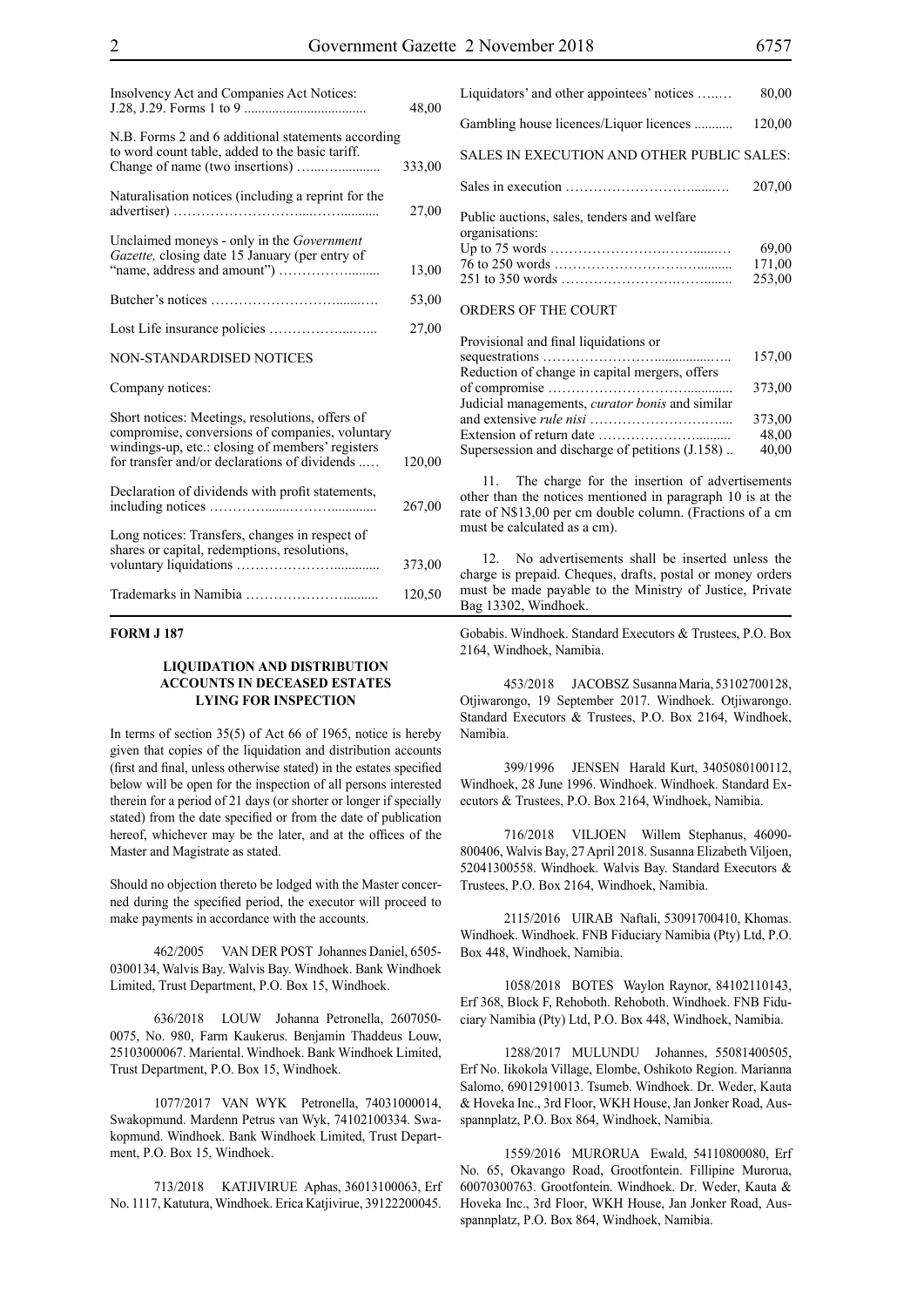1369/2017 VISSER Hendrik, 46092500132, Keetmanshoop. Ida Sarah Visser, 56050900175. Keetmanshoop. Windhoek. F.M. Oehl Trust cc, P.O. Box 90290, Windhoek.

217/2018 and 218/18 RIEDEL Armin Siegfried, 49040800316 and Brunhild, 51100600337, Farm Sued-West, No. 1039, Gobabis District. Gobabis. Windhoek. Kempen-Maske Legal Practitioners, P.O. Box 55, Gobabis.

798/2018 DU TOIT Danel Casparus, 68031300216, Erf 1713, Steen Street, Keetmanshoop. Keetmanshoop. Windhoek. Advance Wealth Management (Pty) Ltd, P.O. Box 86568, Eros, Windhoek.

320/2017 FERIS Nicolaas Kornelius, 300524- 00077, Rehoboth, Hardap Region. Hendrina Wilhelmina Feris, 3807240200161. Rehoboth. Windhoek. Sisa Namandje & Co. Inc., No. 11 Robert Mugabe Street, Windhoek.

1035/2017 DENTLINGER Louisa Rolanda, Farm Awasab No. 333. Gustav Bernhard Dentlinger, 22030300195. Rehoboth. Windhoek. V.T. van Wyk Attorneys, Hebron House, Plot A129, Rehoboth.

2066/2016 VAN WYK Hermann, 57010600333, Erf No. Rehoboth D407. Colleen Cicilia Juliana van Wyk, 53072200203. Rehoboth. Windhoek. V.T. van Wyk Attorneys, Hebron House, Plot A129, Rehoboth.

1427/2017 LÜHL Hans Peter, 50070200106, 16 Eadie Street, Klein Windhoek. Franke Lühl. Windhoek. Windhoek. J.C. Kuehhirt, P.O. Box 20264, Windhoek.

1437/2017 ERASMUS Abed, 58050500098, Omupopola Village, Ogongo, Omusati. Outapi. Windhoek. Lakay & Associates Trust, No. 23 NDC Regional Office Complex, Leo Shoopala Street, P.O. Box 2090, Oshakati, Namibia.

141/2018 nangolo Monika, 76051010114, Oshaala Village, Uukolonkadhi, Onesi. Outapi. Windhoek. Lakay & Associates Trust, No. 23 NDC Regional Office Complex, Leo Shoopala Street, P.O. Box 2090, Oshakati, Namibia.

527/2017 HAMUTENYA Paavo, 42111000418, Erf No. 296, Eenhana, Ohangwena. Eenhana. Windhoek. Lakay & Associates Trust, No. 23 NDC Regional Office Complex, Leo Shoopala Street, P.O. Box 2090, Oshakati, Namibia.

1603/2017 MBAISA Jafet, 34021400249, Otjiene Farm, Omaheke. Amended. Otjinene. Windhoek. Lakay & Associates Trust, No. 23 NDC Regional Office Complex, Leo Shoopala Street, P.O. Box 2090, Oshakati, Namibia.

826/2017 JAMWE Shininga Kuutidha, 550105- 00728, Oshitalamesho Village, Ogongo. Oshakati. Windhoek. Lakay & Associates Trust, No. 23 NDC Regional Office Complex, Leo Shoopala Street, P.O. Box 2090, Oshakati, Namibia.

955/2018 HANGULA Tileinge 571116110009, Omalala Village, Ondangwa. Ondangwa. Windhoek. Lakay & Associates Trust, No. 23 NDC Regional Office Complex, Leo Shoopala Street, P.O. Box 2090, Oshakati, Namibia.

152/2017 AMWAALANGA Selma Ndatoolwe, 69120200749, Erf No. 370, Oshifo, Ruacana. Outapi. Windhoek. Lakay & Associates Trust, No. 23 NDC Regional Office Complex, Leo Shoopala Street, P.O. Box 2090, Oshakati, Namibia.

18/2018 MOUTON Abraham Johannes, 54050- 200120, Erf No. 892, Dorado Park, Windhoek. Windhoek. Lakay & Associates Trust, No. 23 NDC Regional Office Complex, Leo Shoopala Street, P.O. Box 2090, Oshakati, Namibia.

#### **FORM J 193**

#### **NOTICE TO CREDITORS IN DECEASED ESTATES**

All persons having claims against the estates mentioned below are hereby called upon to lodge their claims with the executors concerned, within 30 days (or otherwise as indicated) calculated from the date of publication hereof. The information is given in the following order: Estate number, surname and Christian names, date of birth, identity number, last address, date of death; surviving spouse's names, surname, date of birth and identity number; name and address of executor or authorised agent, period allowed for lodgement of claims if other than 30 days.

1306/2017 ISAAKS Saul Daniel, 27 April 1935, 35042700099, Hardap, Namibia, 1 May 2017. Johanna Katrina Izaaks, 26 May 1943, 43052600117. Charmaine Schultz Legal Practitioners, P.O. Box 23823, Windhoek.

1600/2018 BAHR Jana, Windhoek, 23 January 1971, 71012310051, Khomas, 22 August 2018. Bank Windhoek Ltd, P.O. Box 15, Windhoek.

1306/2018 SCHULLENBACH Conrad Wilhelm, Windhoek, 22 April 1940, 40042200032, Windhoek, 7 July 2018. Standard Executors & Trustees, P.O. Box 2164, Windhoek, Namibia.

1417/2018 WEYAND Martin, Windhoek, 10 February 1959, 59021000970, Erf No. 161, Tsumeb, Extention 1, 6 August 2018. Vera Ille Weyand, 62010800028. Standard Executors & Trustees, P.O. Box 2164, Windhoek, Namibia.

1290/2018 JACOBS Hendrik Christiaan, Windhoek, 4 March 1967, 670304011158, Erf No. 4108, Walvis Bay, 13 July 2018. Standard Executors & Trustees, P.O. Box 2164, Windhoek, Namibia.

1121/2018 LIEBENBERG Susanna Magdalena, Windhoek, 6 April 1943, 43040600192, Windhoek, 11 June 2018. Standard Executors & Trustees, P.O. Box 2164, Windhoek, Namibia.

1304/2018 WIESNER Hendrik Albertus, Windhoek, 13 January 1960, 60011300086, Windhoek, 19 July 2018. Grete Elize Wiesner, 63020900875. Standard Executors & Trustees, P.O. Box 2164, Windhoek, Namibia.

1525/2018 DIERGAARDT Anna Maria, Windhoek, 31 July 1935, 35073100115, Windhoek, 1 September 2018. Standard Executors & Trustees, P.O. Box 2164, Windhoek, Namibia.

706/2018 BOCK Andrew Helmuth, Windhoek, 10 August 1957, 57081000487, Erf No. 96, Veddersdal, Okahandja, 3 April 2018. Mavis Bock, 63021700608. Standard Executors & Trustees, P.O. Box 2164, Windhoek, Namibia.

1508/2018 HOESEB John Foreman, Windhoek, 27 July 1969, 69072700422, Otjiwarongo, 9 July 2018. Marceline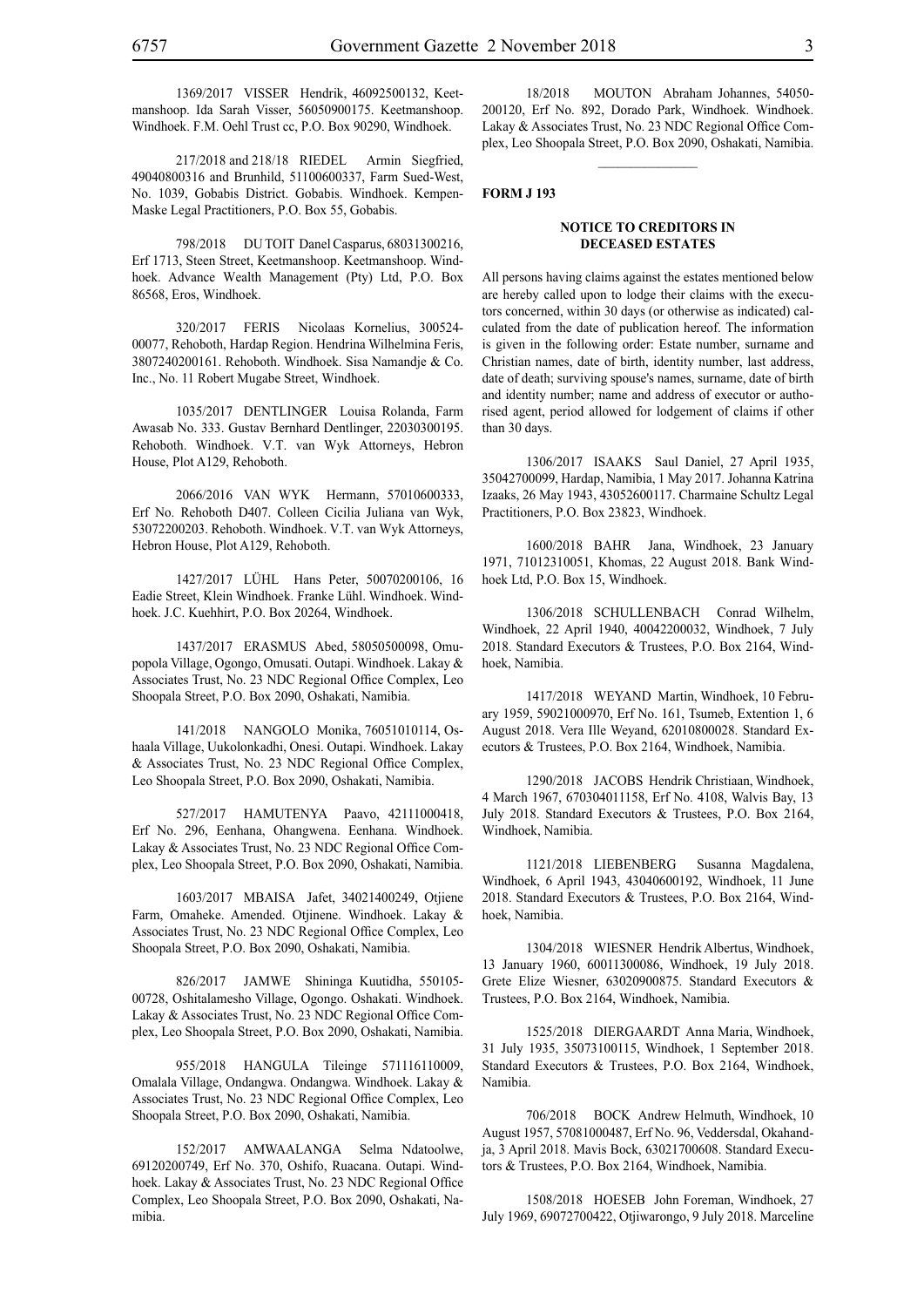Patricia Hoeses, 4 September 1969, 69090400575. Claassen & Visser Estate Practitioners cc, P.O. Box 24621, Windhoek, Namibia.

1532/2018 ANDERSON Silvanus Friend, Windhoek, 4 February 1954, 54020400644, Windhoek, 28 August 2018. Bruni & McLaren, P.O. Box 11267, Klein Windhoek.

1520/2018 AST Ingebord Julia, Windhoek, 7 August 1926, C48NLJK7T, Flat No. 6, Antonius Residence, Swakopmund, Namibia, 21 August 2018. Kinghorn Associates, P.O. Box 1455, Swakopmund.

1313/2018 BRITZ Loretta Hariet Britz, Windhoek, 30 November 1962, 62113000679, 30 Granet Avenue, Tamariskia, Swakopmund, 17 February 2017. Kinghorn Associates, P.O. Box 1455, Swakopmund.

1134/2018 KOBERZIG Renier Karel, Windhoek, 3 October 1954, 54100300107, Farm Hohedün No. 277, Karasburg District, 16 May 2018. Lentin, Botma & Van den Heever, P.O. Box 38, Keetmanshoop.

1507/2018 BRANDT Gerhard, Windhoek, 4005260- 0165, Erf 275, Block C, Rehoboth, Namibia, 29 July 2018. Advance Wealth Management (Pty) Ltd, P.O. Box 86568, Eros, Windhoek.

770/2018 OPITZ Michael Gerhard Alexander, Windhoek, 8 January 1955, C4KNFZ9MV, 98 Arum Road, Tableview 7441, RSA, 14 April 2018. J.C. Kuehhirt, P.O. Box 20264, Windhoek.

1224/2018 AMMON Elise Rosine, Windhoek, 17 September 1918, 1809170100116, Altersheim Otjiwarongo, 101 Rikumbi Kandanga Street, Otjiwarongo, 7 May 2018. F.A. Pretorius & Co., P.O. Box 31, Tsumeb.

1109/2018 FOURIE Philippus Johannes, Windhoek, 5 February 1952, 52020500620, Farm Neseier, Ludwigshafen 480/24, Tsumeb District, 19 June 2018. F.A. Pretorius & Co., P.O. Box 31, Tsumeb.

1110/2018 FOURIE David Hermanus, Windhoek, 13 November 1946, 46111300067, Farm Chrisiana No. 705, Grootfontein District, 5 June 2018. F.A. Pretorius & Co., P.O. Box 31, Tsumeb.

1528/2018 GRUTTEMEYER Bernd, Windhoek, 12 April 1963, 63041201895, No. 8 Dr. Alfons Weber Street, Swakopmund, 17 August 2018. Pointbreak Trust and Estates (Pty) Ltd, P.O. Box 156, Windhoek.

164/2017 HORN Jacobus Francois, Windhoek, 24 December 1935, 35122400180, No. 1894, Kosmos Street, Henties Bay, Namibia, 22 October 2017. Pointbreak Trust and Estates (Pty) Ltd, P.O. Box 156, Windhoek.

1461/2018 STOFFELS Regina Christina, Windhoek, 5 August 1927, 27080500036, Erf 235, Block A, Rehoboth, Hardap, Namibia, 6 August 2016. Tjitemisa & Associates, No. 5 Webb Street, Windhoek-North, P.O. Box 848, Windhoek.

1459/2018 NEHALE Mwashekange Tuwilika Miryam, Windhoek, 1 August 1965, 65080100753, Olupandu Village, Oshakati, 25 July 2018. Lakay & Associates Trust, No. 23 NDC Regional Office Complex, Leo Shoopala Street, P.O. Box 2090, Oshakati, Namibia.

1623/2018 AMAAMBO Joel, Windhoek, 12 December 1953, 53121200666, Oshika Village, Onesi, 12 August 2018. Lakay & Associates Trust, No. 23 NDC Regional Office Complex, Leo Shoopala Street, P.O. Box 2090, Oshakati, Namibia.

1576/2017 TITUS Kashiimbi Fennie, Windhoek, 6 July 1959, 5907061100203, Erf No. 0133, Oshakati, 4 August 2017. Lakay & Associates Trust, No. 23 NDC Regional Office Complex, Leo Shoopala Street, P.O. Box 2090, Oshakati, Namibia.

1625/2018 SHIVUTE Josef, Windhoek, 11 January 1919, 19011100565, Elim Village, Oshikuku, 11 September 2017. Lakay & Associates Trust, No. 23 NDC Regional Office Complex, Leo Shoopala Street, P.O. Box 2090, Oshakati, Namibia.

1622/2018 MALAKIA Selma, Windhoek, 1 January 1967, 67010110212, Onkankolo Village, 11 June 2018. Lakay & Associates Trust, No. 23 NDC Regional Office Complex, Leo Shoopala Street, P.O. Box 2090, Oshakati, Namibia.

1624/2018 NGHILIFAVALI Fillipus, Windhoek, 16 January 1959, 59011600169, Onheleiwa Village, Oshakati, 28 January 2017. Lakay & Associates Trust, No. 23 NDC Regional Office Complex, Leo Shoopala Street, P.O. Box 2090, Oshakati, Namibia.

 $\frac{1}{2}$ 

#### **FORM 1**

#### **APPOINTMENT OF TRUSTEES AND LIQUIDATORS AND PROOF OF CLAIMS IN SEQUESTRATED ESTATES OR COMPANIES BEING WOUND UP**

Pursuant to subsection (3) of section fifty-six, section seventyseven and subsection (3) of section forty of the Insolvency Act, 1936, section 339, 366, 375 (5)(b) and 402 of the Companies Act, 2004, notice is hereby given that the persons mentioned below have been appointed trustee or liquidators, as the case may be, and that persons indebted to the estate or companies are required to pay their debts to them forthwith unless otherwise indicated.

Meetings of creditors of the said estate or companies will be held on the dates and the times and places mentioned below, for proof of claims against the estates or companies, for the purpose of receiving the trustees' or liquidators' reports as to the affairs and conditions of the estates or companies and for giving the trustees or liquidators directions concerning the sale of recovery or any matter relating to the administration thereof.

W09/18 **Africa Garment Manufacturers** (In Liquidation). I.R. McLaren, Liquidator, Bruni & McLaren, P.O. Box 11267, Klein Windhoek. 14 November 2018 at 10h00 before the Master of the High Court, Windhoek. Second general meeting of director and creditors.

#### **FORM 2**

#### **MEETING OF CREDITORS IN SEQUESTRATED ESTATES OR COMPANIES BEING WOUND UP**

Pursuant to sections *forty-one* and *forty-two* of the Insolvency Act, 1936, notice is hereby given that a meeting of creditors will be held in the sequestrated estates or companies being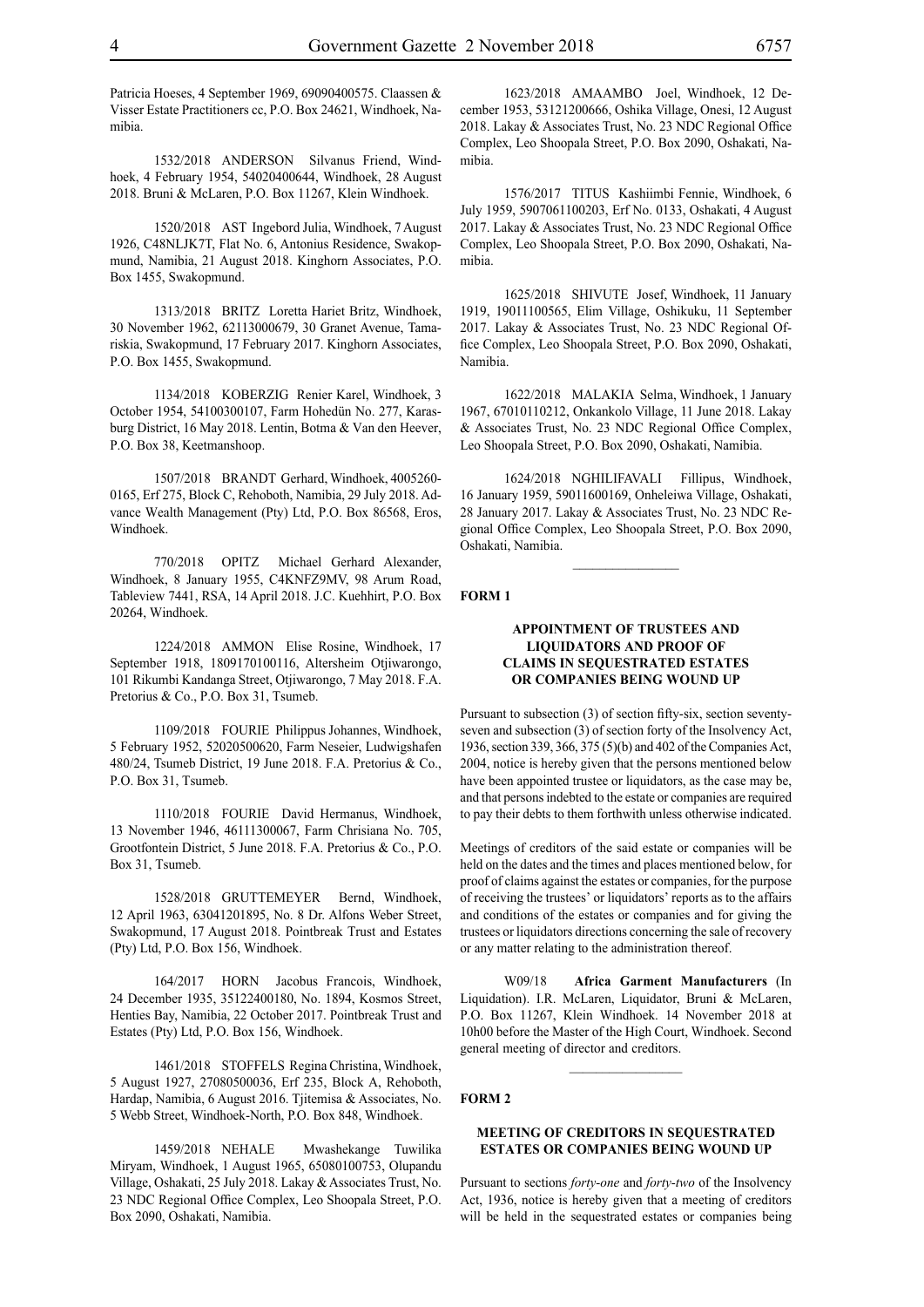Meetings in a town in which there is a Magistrate's office, will be held before the Master, elsewhere they will be held before the Magistrate.

The particulars given in the following order: The number of estate/company; the name and description of the estate/company; the date, hour and place of meeting and the purpose of the meeting.

W10/16 **SMS Sales and Marketing cc** (In Liquidation). 14 November 2018, at 10h00 at the Office of the Master of the High Court, Windhoek. Proof of claims. Executrust (Pty) Ltd, Alwyn van Straten, 14 Perkin Street, P.O. Box 32098, Windhoek.

 $\frac{1}{2}$ 

#### **FORM 4**

#### **LIQUIDATION ACCOUNTS AND PLANS OF DISTRIBUTION OR CONTRIBUTION IN SEQUESTRATED ESTATES OR COMPANIES BEING WOUND UP**

Pursuant to section 77 of the Co-operatives Act, 1996 (as amended) notice is hereby given that the liquidation accounts and plans of distribution or contribution in the estates or companies/cooperatives mentioned below, will lie for inspection of creditors at the offices of the Registrar of Co-operatives, Luther Street, Windhoek and Investment Trust Company (Pty) Ltd .The particulars given are the following order: Name and description of estate/cooperative, description of account, place of account lying for inspection.

W14/17 **Bubbles Retail Enterprises cc** (In Liquidation). First and Final Liquidation and Distribution Account. Office of the Master of the High Court, Windhoek for a period of 14 days as from the publishing date. Executrust (Pty) Ltd, Alwyn van Straten, P.O. Box 32098, Windhoek

#### **FORM 5**

#### **PAYMENT OF DIVIDENDS AND COLLECTION OF CONTRIBUTIONS IN SEQUESTRATED ESTATES OR COMPANIES BEING WOUND UP**

The liquidation accounts and plans of distribution or contribution in the sequestrated estates or companies being wound up mentioned below having been confirmed on dates mentioned therein, notice is hereby given, pursuant to sub-section (1) of section one hundred and thirteen of the Insolvency Act, 1936, and section 409(2) of the Companies Act, 1973, that dividends are in the course of payment or contributions are in the course of collection in the said estates or companies as set forth below, and that every creditor liable to contribution is required to pay the trustee the amount for which he/she is liable at the address mentioned below.

The particulars are given in the following order: Number of estate or company; name and description of estate or company; date when account confirmed; whether a dividend is being paid or contribution collected or both; name and address of Trustee or Liquidator.

W11/16 **Namspace Contractors cc** (In Liquidation). 17 October 2018. Dividends paid to concurrent creditors. Second Liquidation and Distribution Account. D.J. Bruni, Liquidator, Bruni & McLaren, P.O. Box 11267, Klein Windhoek.

#### **CASE NO. HC-MD-CIV-ACT-CON-2017/01361 IN THE HIGH COURT OF NAMIBIA**

In the matter between:

#### **STANDARD BANK NAMIBIA LIMITED** Plaintiff

and

#### **ANDRIES JOHANNES GREEFF Defendant**

#### **NOTICE OF SALE IN EXECUTION**

In execution of a Judgment of the above Honourable Court dated **18 MAY 2018** in the above action, a sale without reserve, will be held by the Deputy Sheriff, **WINDHOEK,** at Section No. 42 Wild Olive, Erf No. 1326 (A Portion of Remainder of Erf No. 1004) Kleine Kuppe, Windhoek, on **20 November 2018**, at **12H00**, of the under mentioned property:

A unit consisting of-

- (a) Section No. 42 as shown and more fully described on Sectional Plan No. SS69/2015 in the development scheme known as Wild Olive, in respect of the land and building or buildings, situate at Erf No. 1326 (A portion of Remainder of Erf 1004) Kleine Kuppe, in the Municipality of Windhoek, Registration Division "K", Khomas Region, of which the floor area, according to the said Sectional Plan is 51 (Fifty One) Square metres in the extent; and
- (b) An undivided share in the common property in the development scheme, apportioned to that section in accordance with the participation quota as endorsed on that Sectional Plan.

Held under Certificate of Registered Sectional Title No. ST69/2015 (42) (Unit)

Subject to the conditions therein contained.

IMPROVEMENTS: 1 x Entrance, 1 x Kitchen, 1 x Lounge, 1 x Bedroom, 1 x shower, 1 x Parking bay, 1 x balcony,

TERMS 10% of the purchase price and the auctioneers' commission must be paid on the date of the sale. The further terms and conditions of the sale will be read prior to the auction and lie for inspection at the office of the Deputy Sheriff, WIND-HOEK and at the offices of the execution creditor's attorneys.

DATED at WINDHOEK this 8th day of OCTOBER 2018.

 $\frac{1}{2}$ 

DR WEDER KAUTA & HOVEKA INC. Legal Practitioner for Plaintiff 3rd Floor WKH House Jan Jonker Road WINDHOEK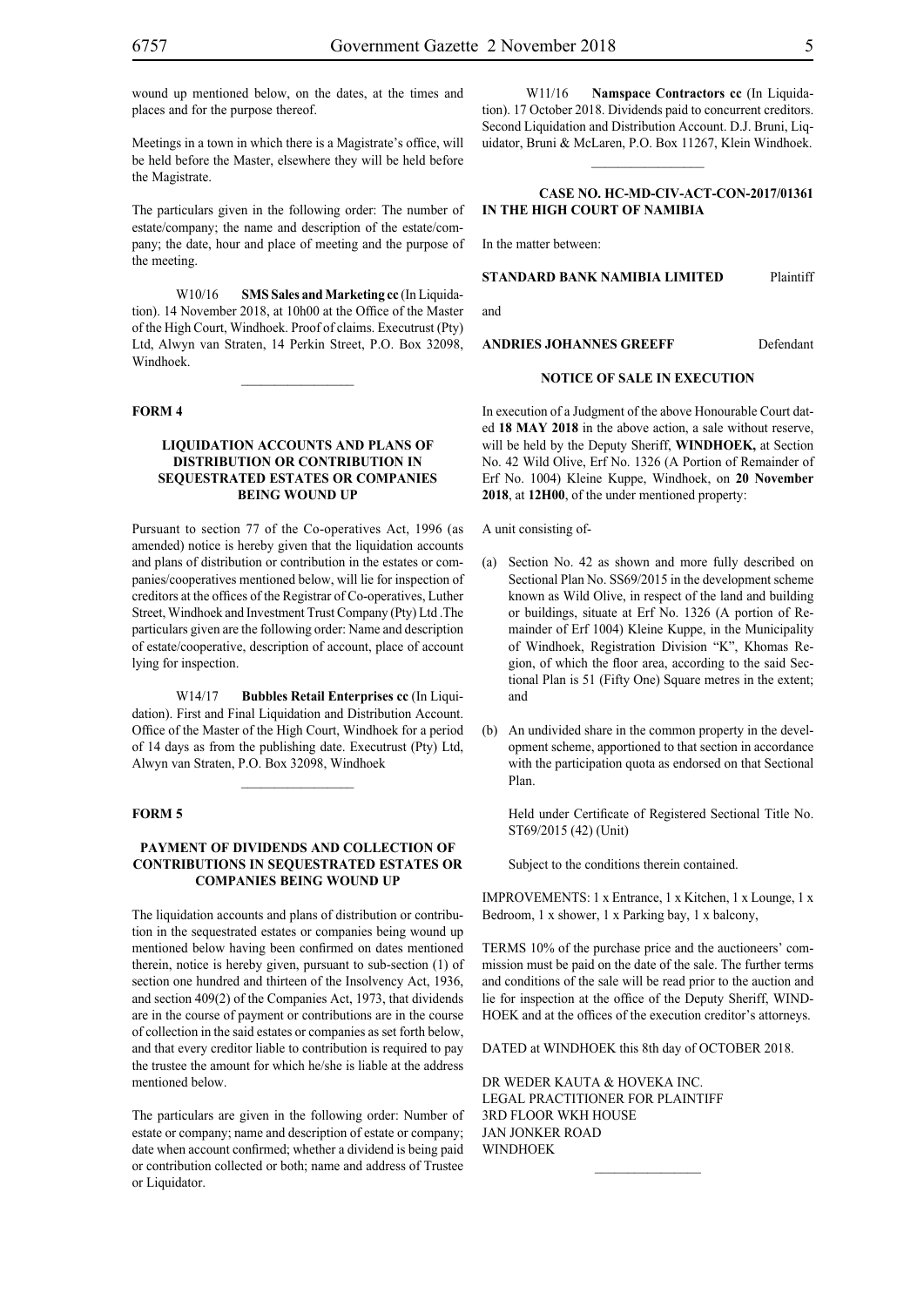## **CASE NO: HC-MD-CIV-ACT-CON-2017/03059**

| IN THE HIGH COURT OF NAMIBIA                    |           |            | Omusati Region                                                |
|-------------------------------------------------|-----------|------------|---------------------------------------------------------------|
| In the matter between:                          |           | MEASURING: | 525 (five two five) square metres                             |
| <b>BANK WINDHOEK LIMITED</b>                    | Plaintiff | HELD BY:   | Deed of Transfer No. T 1348/2010                              |
| and                                             |           | SUBJECT:   | To such conditions as set out in the<br>aforesaid Title Deed. |
| <b>CORNELIUS GREGORIUS</b><br><b>GROENEWALD</b> | Defendant |            | The following improvements are on the property although no    |

#### **NOTICE OF SALE IN EXECUTION**

In execution of a Judgement of the above Honourable Court in the above action, a sale without reserve will be held by the Deputy Sheriff, **Tsumeb**, at Erf 2804 (a Portion of Erf 2761), Tsumeb, on **12 November 2018**, at **09h00**, of the undermentioned property:

| Erf No. 2804 (a Portion of Erf No. 2761)                     |
|--------------------------------------------------------------|
| In the Municipality of Tsumeb<br>(Registration Division "B") |
| 2662 square metres                                           |
|                                                              |

IMPROVEMENTS: Vacant land

TERMS 10% of the purchase price and the auctioneers' commission must be paid on the date of the sale. The further terms and conditions of the sale will be read prior to the auction and lie for inspection at the office of the Deputy Sheriff, Tsumeb, and at the offices of the execution creditor's attorneys.

DATED at WINDHOEK this 5th day of OCTOBER 2018.

DR WEDER KAUTA & HOVEKA INC Legal Practitioner for Plaintiff WHK HOUSE Jan Jonker Road **WINDHOEK** 

#### **Case Nr. HC-MD-CIV-ACT-CON-2018/01142 IN THE HIGH COURT OF NAMIBIA, MAIN LOCAL DIVISION, WINDHOEK**

 $\frac{1}{2}$ 

In the matter between:

#### **STANDARD BANK NAMIBIA LIMITED** Plaintiff

and

| VERONIKA POPYENI KAMHOLO | <b>First Defendant</b> |
|--------------------------|------------------------|
| <b>LISIAS NASHILONGO</b> | Second Defendant       |

#### **NOTICE OF SALE IN EXECUTION**

In EXECUTION of a Judgment of the High Court of Namibia, given on **17 AUGUST 2018**, a Judicial Sale by PUBLIC AUCTION will be held of and at the undermentioned immovable property on **14 NOVEMBER 2018** at **10h30** at ERF 836, OUTAPI of a:

| <b>CERTAIN:</b> | Erf No. 836 Outapi (Extension No. 2) |
|-----------------|--------------------------------------|
|                 | In the Town of Outapi                |

| SUBJECT: | To such conditions as set out in the<br>aforesaid Title Deed. |
|----------|---------------------------------------------------------------|
|          | The following improvements are on the property although not-  |

SITUATE: (Registration Division "A")

ing in this respect is guaranteed):

1 x kitchen; 1 x lounge; 4 x bedrooms; 1 x full bathroom; 1 x guest WC

The property will be sold by the Deputy Sheriff to the highest bidder subject to the conditions of sale.

The conditions of sale to be read out by the Deputy Sheriff, Outapi / Tsumeb, at the time of the sale and which conditions may be inspected prior to the sale at the offices of the Deputy Sheriff Outapi / Tsumeb, and at the offices of ENSafrica Namibia (incorporated as Lorentz Angula Inc.), Ground Floor, Unit 4, Ausspann Plaza, Dr. Agostinho Neto Road, Windhoek.

Dated at WINDHOEK on this 28th of SEPTEMBER 2018.

 $\frac{1}{2}$ 

Legal Practitioner for Plaintiff ENSafrica Namibia (incorporated as LorentzAngula Inc.) Ground Floor, Unit 4, Ausspann Plaza DR. AGOSTINHO NETO STREET WINDHOEK

#### **IN THE MAGISTRATES COURT**

#### **HELD AT WINDHOEK Case No: 3746/2017**

In the matter between:

#### **OMEYA GOLF ESTATE HOME OWNERS ASSOCIATION** Plaintiff

and

#### **MERVIN KOZONGUIZI** Defendant

#### **NOTICE OF SALE**

In EXECUTION of a Judgment of the Magistrate's Court of **Windhoek**, given on **14 September 2017**, a Judicial Sale by PUBLIC AUCTION will be held of and at the undermentioned immovable property on **15 November 2018** at **10h00** at ERF 345, OMEYA GOLF ESTATE of a:

| <b>CERTAIN:</b> | Erf No. 345 Omeya                                                               |
|-----------------|---------------------------------------------------------------------------------|
| SITUATE:        | In the Municipality of Windhoek<br>(Registration Division "K")<br>Khomas Region |

MEASURING: 512 (five hundred and twelve) square metres

HELD BY: Deed of Transfer T 8490/2014 with Conditions imposed by Notarial Deed No. K538/2012S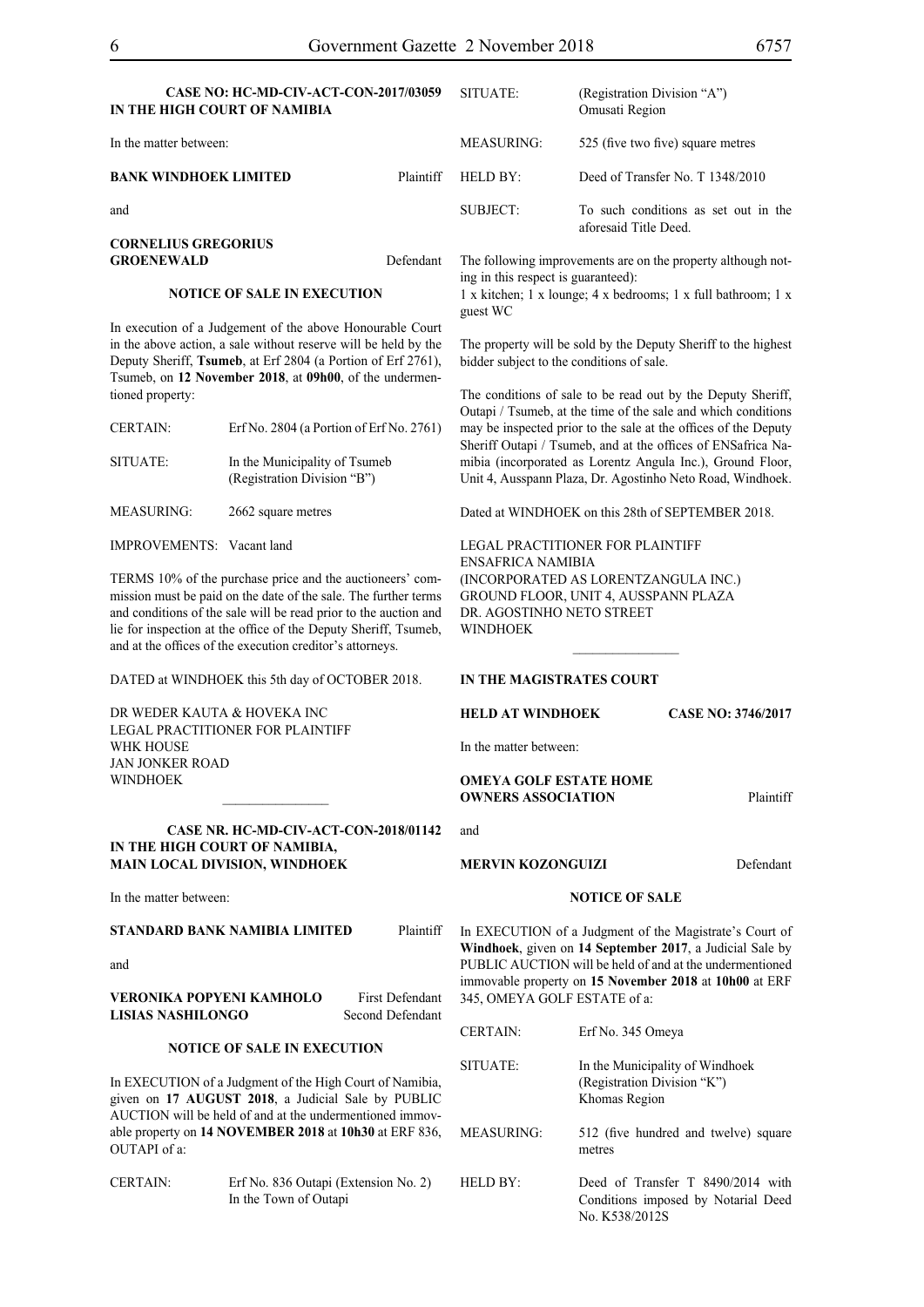SUBJECT: To all the terms and conditions con-

tained therein

The property will be sold by the Messenger of the Court to the highest bidder subject to the conditions of sale.

The conditions of sale to be read out by the Messenger of the Court, Windhoek, at the time of the sale and which conditions may be inspected prior to the sale at the offices of the Messenger of the Court Windhoek, and at the offices of ENSafrica Namibia (incorporated as Lorentz Angula Inc.), Ground Floor, Unit 4, Ausspann Plaza, Dr. Agostinho Neto Road, Windhoek.

Dated at WINDHOEK on this 26th of SEPTEMBER 2018.

Legal Practitioner for Plaintiff ENSafrica Namibia (incorporated as LorentzAngula Inc.) Ground Floor, Unit 4, Ausspann Plaza DR. AGOSTINHO NETO STREET WINDHOEK

#### **CASE NO: HC-MD-CIV-ACT-CON-2017/01746 IN THE HIGH COURT OF NAMIBIA MAIN DIVISION, WINDHOEK**

 $\mathcal{L}=\mathcal{L}^{\mathcal{L}}$ 

In the matter between

#### **FIRST NATIONAL BANK OF NAMIBIA LTD** Plaintiff

and

**ETIENNE O'CALLAGHAN** First Defendant **ERIKA SANDRA SEGHERS** Second Defendant **ETTIENNE O'CALLAGHAN T/A AUTO EXPERT** Third Defendant

#### **NOTICE OF SALE IN EXECUTION (IMMOVABLE PROPERTY)**

IN THE EXECUTION of Judgment granted by the High Court of Namibia on **3 SEPTEMBER 2018** the following immovable properties will be sold on **TUESDAY, 27 NOVEMBER 2018** at **15h00** at the following erf:

| <b>CERTAIN:</b>   | Erf No. 285 Omeya                                                                                                                                                                                |
|-------------------|--------------------------------------------------------------------------------------------------------------------------------------------------------------------------------------------------|
| SITUATE:          | In the Municipality of Windhoek<br>(Registration Division "K")<br>Khomas Region                                                                                                                  |
| <b>MEASURING:</b> | 608 (six hundred and eight) square me-<br>tres                                                                                                                                                   |
| <b>HELD</b>       | Under Deed of Transfer<br>No. T 4336/2015                                                                                                                                                        |
| <b>SUBJECT</b>    | to the conditions contaned therein and<br>further to notarial deed of imposition of<br>conditions<br>As will more fully appear on notarial<br>deed of impoisition of conditions No:<br>K924/2012 |

The property situated at Erf 285 Omeya Golf Estate Consists of :

According to the Municipal Plan:

3 x Bedrooms, 3 x Bathroom (on-suite), 1 x Study, 1 x Kitchen (open plan), 1 x Dining/Living room (o/plan) x Patio (enclosed) with built-in braai, 1 x Double Garage

#### **CONDITIONS OF SALE:**

The Sale takes place subject to the Conditions of Sale, which can be inspected at the offices of the Deputy Sheriff WIND-**HOEK** 

DATED at WINDHOEK on 15 October 2018.

VAN DER MERWE-GREEFF ANDIMA INC. JUDGMENT CREDITOR'S LEGAL PRACTITIONERS 28 CHURCH STREET WINDHOEK

#### **IN THE MAGISTRATE'S COURT FOR THE DISTRICT OF WINDHOEK**

 $\frac{1}{2}$ 

**HELD AT WINDHOEK CASE NO: 7033 OF 2017**

In the matter between:

**BODY CORPORATE OF CITY HEIGHTS** Execution Creditor

and

**VICTOR MANUEL VICENTI DA SILVA** First Execution Debtor **GONGA FORTUNATO BENTO DA SILVA** Second Execution Debtor

#### **NOTICE OF SALE IN EXECUTION**

IN EXECUTION of a Judgment granted by the above Honourable Court against the Execution Debtors on **11 January 2018**, the following property will be sold by public auction on **14 November 2018**, at **12H00** by the Messenger of the Court for the district of Windhoek in front of the Magistrate's Court, Mungunda Street, Katutura, Windhoek:

- (a) Section No. 11 as shown and more fully described on Section Plan No. 28/1999 in the development scheme known as City Heights, in respect of the land and building or buildings, situate at Windhoek, in the Municipality of Windhoek, Registration Division "K", Khomas Region, of which the floor area, according to the said Sectional Plan, is 93 (Ninety Three) square metres in extent; and
- (b) An undivided share in the common property in the development scheme, apportioned to that Section in accordance with the participation quota as endorsed on that Sectional Plan.

HELD under Certificate of Registered Sectional Title No. 28/1999(11)(UNIT), dated 1 June 1999, with all fixed improvements thereon.

Alleged improvements: 1 x Kitchen with buildin cupboards, 1 x Lounge, 2 x Bedrooms with buildin cup-boards, 1 x Bathroom, Small Balcony.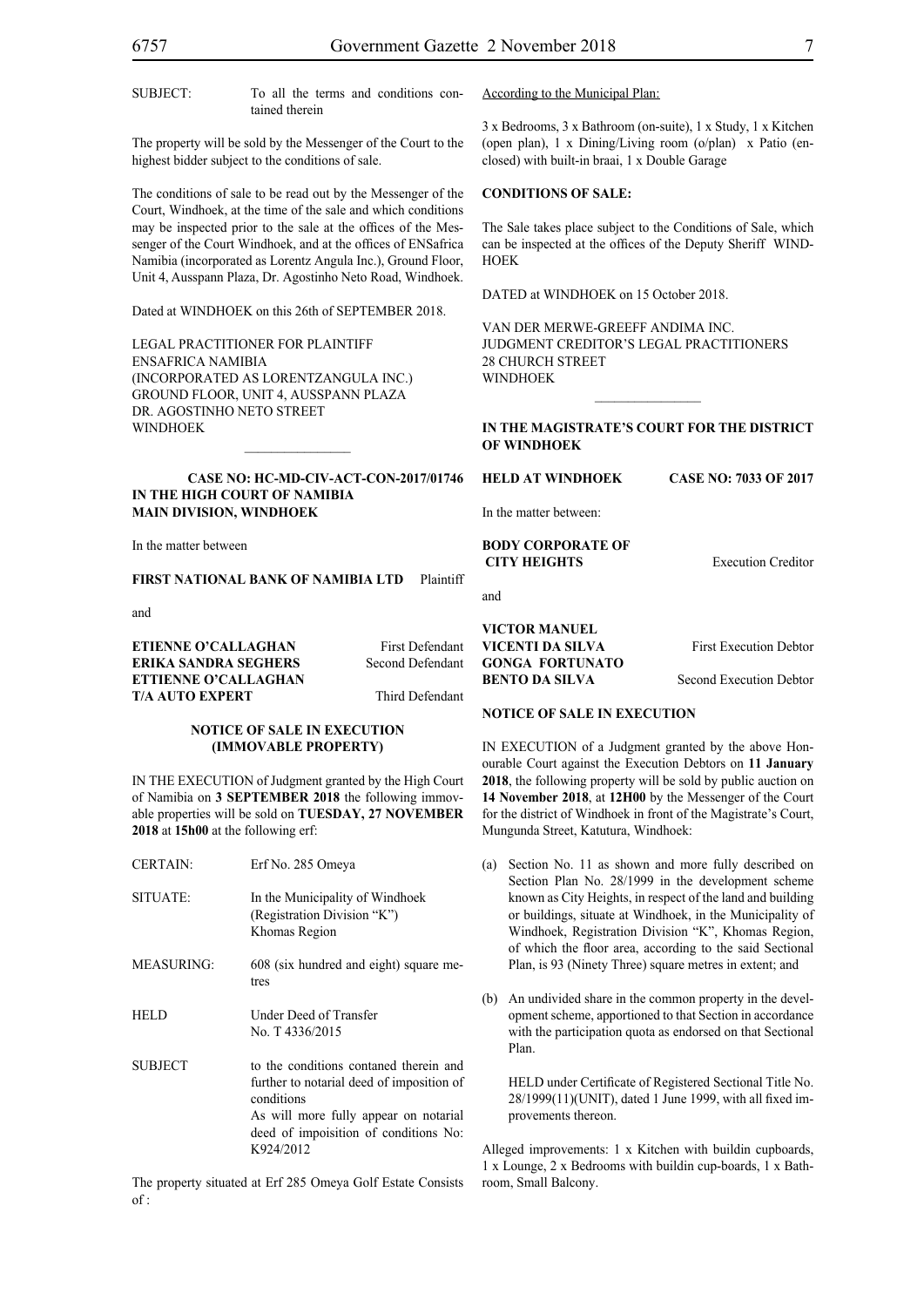#### **MAIN CONDITIONS OF SALE:**

- 1. The Sale is subject to the provisions of the Magistrate's Court Act 32 of 1944, as amended.
- 2. The property will be sold "voetstoots" according to the existing title deed.
- 3. One tenth of the purchase price will be payable immediately after the Sale in cash, the balance against transfer to be secured by a bank or building society guarantee.
- 4. The complete conditions of Sale may be inspected at the office of the Messenger of the Court, Windhoek (Tel no: 248568) and at the Plaintiffs Attorneys' offices at the undermentioned address.
- 5. The sale will be in Namibian Dollars and no bid less than N\$1,00 (ONE NAMIBIAN DOLLAR) will be accepted.

DATED AT WINDHOEK on 25 SEPTEMBER 2018.

VAN DER MERWE-GREEFF ANDIMA INC. ATTORNEYS FOR Plaintiff / EXECUTION CREDITOR 28 CHURCH STREET **WINDHOEK** 

#### **IN THE MAGISTRATE'S COURT FOR THE DISTRICT OF WINDHOEK**

 $\frac{1}{2}$ 

| <b>HELD AT WINDHOEK</b>                                                                               | <b>CASE NO: 2154/2018</b> | Notice is hereby given that I.<br>to apply for a certified copy |                   |
|-------------------------------------------------------------------------------------------------------|---------------------------|-----------------------------------------------------------------|-------------------|
| In the matter between:                                                                                |                           |                                                                 |                   |
| <b>GUNNAR MAX JENSEN ACTING</b>                                                                       |                           | <b>CERTAIN:</b>                                                 | Portio            |
| <b>IN HIS CAPACITY AS A TRUSTEE</b><br>OF THE GUNNAR JENSEN                                           |                           | <b>MEASURING:</b>                                               | 2 1 7 4<br>four n |
| <b>BUILDING MATERIALS TRUST</b>                                                                       |                           |                                                                 |                   |
| <b>T/A PENNYPINCHERS</b><br><b>TIMBERCITY WINDHOEK</b>                                                | <b>First Plaintiff</b>    | SITUATED:                                                       | (In the           |
|                                                                                                       |                           | DATED:                                                          | 15 <sub>Ma</sub>  |
| <b>THEODORE LE ROUX DE KLERK</b><br><b>ACTING IN HIS CAPACITY AS A</b>                                |                           | The property of:                                                | WILL              |
| <b>CO-TRUSTEE OF THE GUNNAR</b><br><b>JENSEN BUILDING MATERIALS</b><br><b>TRUST T/A PENNYPINCHERS</b> |                           | All persons who object to t                                     |                   |
| <b>TIMBERCITY WINDHOEK</b>                                                                            | Second Plainitff          | required to lodge their objec<br>within three weeks from the    |                   |
| . 1                                                                                                   |                           |                                                                 |                   |

and

**ROBERTSON BUILDING CONSTRUCTION CC** First Defendant **ROBERTSON KAPUUO** Second Defendant

#### **NOTICE OF SALE IN EXECUTION**

IN EXECUTION of a judgment granted by the above Honourable Court on **5 June 2018**, the following immovable property will be sold with a reserve price and "voetstoots" by the Messenger of the Court for the district of **Windhoek** on **Thursday, 15 November 2018** at **12h00** in front of the under-mentioned dwelling:

CERTAIN: Erf No. 1195, Rocky Crest, Extension 2, Windhoek, Republic Of Namibia

| SITUATE:          | In the Municipality of Windhoek<br>(Registration Division "K")<br>Khomas Region                          |
|-------------------|----------------------------------------------------------------------------------------------------------|
| <b>MEASURING:</b> | 548 (five four eight) square metres                                                                      |
| HELD BY:          | Deed of Transfer No. T 6934/2007                                                                         |
|                   | IMPROVEMENTS: 1 x Kitchen, 1 x Lounge, 3 x Bedrooms<br>$1 \times$ Eull Rathroom $1 \times$ Half Rathroom |

1 x Full Bathroom 1 x Half Bathroom 1 x Garage, 1 x Outside Flat, 1 x Storeroom

The "Conditions of Sale in Execution" will lie for inspection at the office of the Messenger of the Court, Windhoek and the Plaintiff's Legal Practitioners, Behrens & Pfeiffer, at the under-mentioned address.

DATED at WINDHOEK on this 4th day of OCTOBER 2018.

BEHRENS & PFEIFFER LEGAL PRACTITIONER FOR Plaintiff SUITE 141, MAERUA MALL. CENTAURUS ROAD WINDHOEK

#### **APPLICATION AND AFFIDAVIT IN TERMS OF REGULATION 38(1) OF THE REGISTRATION OF DEEDS IN REHOBOTH ACT NO. 93 OF 1976**

 $\frac{1}{2}$ 

Josua Jacobus Meuwesen, intend to apply for a certified copy of:

| <b>CERTAIN:</b>   | Portion 2 of Farm Tsumis No. 576                                      |
|-------------------|-----------------------------------------------------------------------|
| <b>MEASURING:</b> | 2 174,4982 (two one seven four comma<br>four nine eight two) hectares |
| SITUATED:         | (In the Registration Division "M")                                    |
| DATED:            | 15 March 1978                                                         |
| The property of   | WILLEM PLATT                                                          |

he issue of such copy are hereby tions in writing with the Registrar last publication of this notice.

Advertisement should be place once a week for two consecutive weeks in a newspaper and once in the Government Gazette.

Dated at WINDHOEK this 22nd day of OCTOBER 2018.

#### **J.J. MEUWESEN**

#### **NOTICE OF LOST LAND TITLE NO 674**

Notice is hereby given that we, **V.T. VAN WYK ATTOR-NEYS** intent to apply for a certified copy of:

| <b>CERTAIN:</b>   | Farm Nakais South No. 674                                 |
|-------------------|-----------------------------------------------------------|
| <b>MEASURING:</b> | 150,0000 (one five nil comma nil nil nil<br>nil) hectares |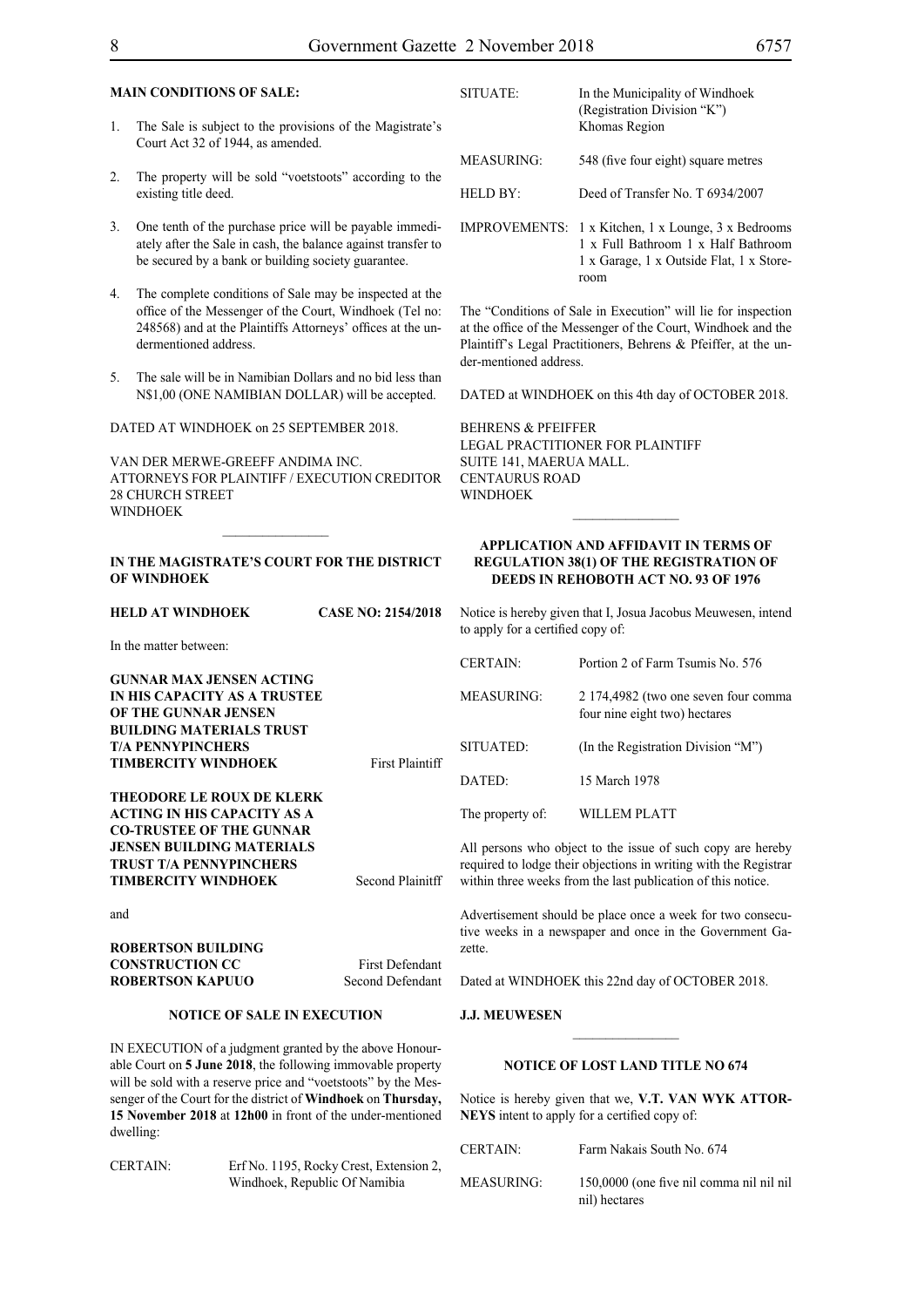| SITUATE: | (In the Registration Division "M")<br>Hardap Region |
|----------|-----------------------------------------------------|
| HELD BY: | Land Title No. 674                                  |

The property pf: ALBERT ANTHONY MOUTON and REGINA MOUTON.

All persons who object to the issue of such copy are hereby required to lodge their objections with the registrar within three weeks from the publication of this notice.

DATED AT REHOBOTH THIS 23 OCTOBER 2018.

V.T. van Wyk Attorneys P.O. Box 4953 **REHOBOTH** 

#### **NOTICE OF REGISTRATION AS A WELFARE ORGANISATION**

 $\mathcal{L}=\mathcal{L}^{\mathcal{L}}$ 

The **OHOLE NEINEKELO ORGANISATION - LOVE AND TRUST** applied for registration as a welfare organization in terms of section 19 of the National Welfare Act, 195 (Act No. 79 of 1965), as amended.

The objects of the organization read as follows:

- a) To promote responsible use of Social grants through educational and motivational calls.
- b) To improve the living standard of older persons by providing one balance meal per week.
- c) To contribute towards a healthy lifestyle of the elderly by establishing a Elderly Outreach-Group.
- d) To promote the rights and responsibilities of the older persons through awareness raising campaigns and participate in the celebration of the international day for the older persons.
- e) To solicit funds through fundraising activities in order to achieve the objectives of the organisation.
- d) To network with other organisations with similar objectives by sharing information and best practices.

Any person or persons desiring to raise objections against the registration of the organization, must submit such representations to the Permanent Secretary of the Ministry of Health and Social Services, Private Bag 13198, Windhoek within twentyone days as from the date of this advertisement.

The Chairperson PO Box 10140 **KHOMASDAL** 

#### **NOTICE OF SURRENDER OF A DEBTOR'S ESTATE [SECTION 4(1)] of the Insolvency Act 28 of 1936 (as amended)**

NOTICE is hereby given that an application will be made to the Main Division of the High Court of Namibia on **Friday, 16 November 2018** at **10h00** or as soon as thereafter as the matter can be heard, for the acceptance of the surrender of the estate of **GERHARDT JESSEN**, a major male, married out of community of property and residing at 16 Locke Street, Academia, Windhoek, Republic of Namibia and that a statement of his affairs laid open for inspection at the office of the Master of the High Court Windhoek and the Magistrate's Office of Grootfontein for a period of fourteen (14)Days from the 6th of July to 26 July 2018.

Dated at Windhoek this 25 October 2018.

KOEP & PARTNERS 33 SCHANTZEN ROAD WINDHOEK

#### **NOTICE OF APPLICATION IN TERMS OF THE CASINOS AND GAMBLING HOUSES ACT, 1994 (ACT 32 OF 1994) SECTION 16(3) FOR THE PERMANENT REMOVAL OF A GAMBLING HOUSE LICENSE**

 $\overline{\phantom{a}}$  ,  $\overline{\phantom{a}}$  ,  $\overline{\phantom{a}}$  ,  $\overline{\phantom{a}}$  ,  $\overline{\phantom{a}}$  ,  $\overline{\phantom{a}}$  ,  $\overline{\phantom{a}}$  ,  $\overline{\phantom{a}}$  ,  $\overline{\phantom{a}}$  ,  $\overline{\phantom{a}}$  ,  $\overline{\phantom{a}}$  ,  $\overline{\phantom{a}}$  ,  $\overline{\phantom{a}}$  ,  $\overline{\phantom{a}}$  ,  $\overline{\phantom{a}}$  ,  $\overline{\phantom{a}}$ 

Notice is hereby given of the application for the removal of a license of which the details are given below. Any person who wishes to object to the application in terms of section 19(1) may submit his/her objection in the prescribed manner to the secretary not later than 21 days after the publication of this notice.

| Name of applicant:                                                     | Andre Joubert                                                                              |
|------------------------------------------------------------------------|--------------------------------------------------------------------------------------------|
| Type of license:                                                       | Gambling house license                                                                     |
| Name of accommodation<br>establishment or retail<br>liquor business:   | Sha Sha's Restaurant<br>Walvis Bay                                                         |
| Physical address of<br>premises to which the<br>license will be moved: | Erf 3011<br>Mompolo Entertainment Centre<br>Kuisebmond<br>Municipal District of Walvis Bay |

#### **NOTICE OF APPLICATION IN TERMS OF THE CASINOS AND GAMBLING HOUSES ACT, 1994 (ACT 32 OF 1994) SECTION 16 (2) FOR TRANSFER OF A GAMBLING HOUSE LICENCE**

 $\frac{1}{2}$ 

Notice is hereby given of the application for the transfer of a licence of which the details are given below. Any person who wishes to object to the application in terms of section 19 (1) may submit his/her objection in the prescribed manner to the secretary not later than 21 days after the publication of this notice.

| Name of applicant:                                                   | Jacobus J Rautenbach                 |
|----------------------------------------------------------------------|--------------------------------------|
| Type of license:                                                     | Gambling house license               |
| Name of accommodation<br>establishment or retail<br>liquor business  | Sea Side Bar<br>Swakopmund           |
| Name of proposed<br>transferee:                                      | Andre Joubert                        |
| Physical address of<br>premises to which the<br>application applies: | Erf No. 520<br>Mondesa<br>Swakopmund |

 $\frac{1}{2}$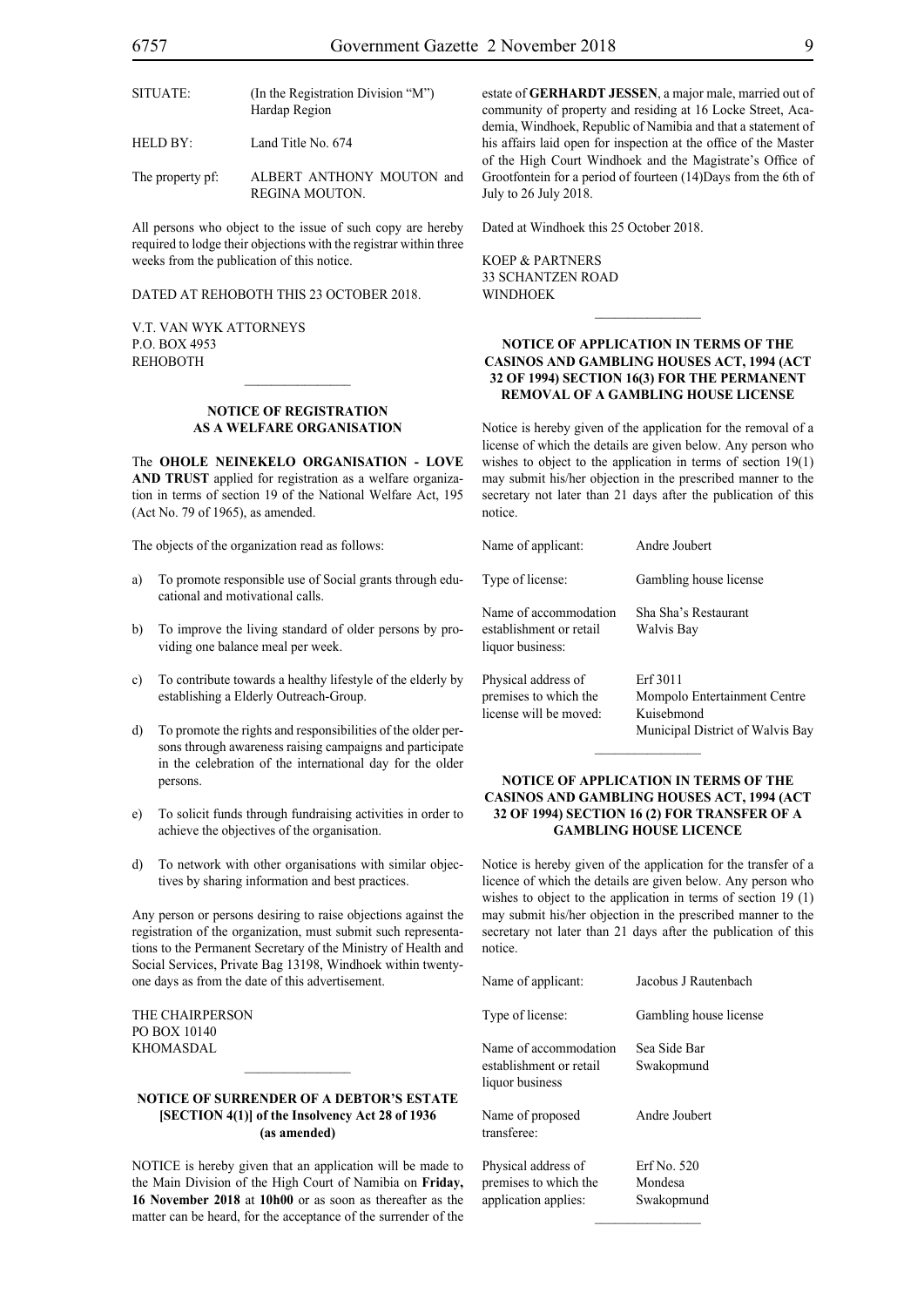#### **NOTICE OF APPLICATION IN TERMS OF THE CASINOS AND GAMBLING HOUSES ACT, 1994 (ACT 32 OF 1994) SECTION 16 (2) FOR TRANSFER OF A GAMBLING HOUSE LICENCE**

Notice is hereby given of the application for the transfer of a licence of which the details are given below. Any person who wishes to object to the application in terms of section 19 (1) may submit his/her objection in the prescribed manner to the secretary not later than 21 days after the publication of this notice.

| Name of applicant:                                                   | Sem P Nangolo                                                 |
|----------------------------------------------------------------------|---------------------------------------------------------------|
| Type of license:                                                     | Gambling house license                                        |
| Name of accommodation<br>establishment or retail<br>liquor business: | Sha Sha's Restaurant<br>Walvis Bay                            |
| Name of proposed<br>transferee:                                      | Andre Joubert                                                 |
| Physical address of<br>premises to which the<br>application applies: | Erf No. 2999<br><b>Agaat Street</b><br>Kuisebmond, Walvis Bay |

#### **THE ALIENS ACT, 1937 NOTICE OF INTENTION OF CHANGE OF SURNAME**

 $\frac{1}{2}$ 

I, **andjene levI akuenye**, residing at Ohama, Outapi and a student, intend applying to the Minister of Home Affairs for authority under section 9 of the Aliens Act, 1937, to assume the surname **AITANA** for the reasons that my school certificate have **aitana**.

I previously bore the name **andjene levI akuenye.**

Any person who objects to my assumption of the said surname of **aitana** should as soon as may be lodge his or her objection, in writing, with a statement of his or her reasons therefor, with the Magistrate of Windhoek.

**a. l. akuenye OUTAPI NAMIBIA**

#### **THE ALIENS ACT, 1937 NOTICE OF INTENTION OF CHANGE OF SURNAME**

 $\frac{1}{2}$ 

I, **andreas hangula**, residing at Erf 1919, Omukongo Street, Okuryangava, Katutura, Windhoek and employed at Safari Court Hotel, Windhoek, intend applying to the Minister of Home Affairs for authority under section 9 of the Aliens Act, 1937, to assume the surname **KASHULULU** for the reasons that **hangula** is my father's first name, **KASHULULU** is the legitimate surname.

I previously bore the name **ANDREAS HANGULA.** 

I intend also applying for authority to change the surname of my minor children **ANDRESON NGHILANDULWAVALI HANGULA, TEOPHILUS INGASHIPWA HANGULA, HILDE NDILIMEKE HANGULA, ISAC NAFIMANE HANGULA** and **JEREMIA NGHUFAVALI HANGULA** to **KASHULULU.**

Any person who objects to my assumption of the said surname of **KASHULULU** should as soon as may be lodge his or her objection, in writing, with a statement of his or her reasons therefor, with the Magistrate of Windhoek.

#### **a. hangula windhoek NAMIBIA**

#### **THE ALIENS ACT, 1937 NOTICE OF INTENTION OF CHANGE OF SURNAME**

 $\frac{1}{2}$ 

I, **KATRINA TITUS**, residing at Oshakati and a student, intend applying to the Minister of Home Affairs for authority under section 9 of the Aliens Act, 1937, to assume the surname **NANDAPO** for the reasons that **NANDAPO** is my father's surname while **TITUS** is my father's first name.

I previously bore the name **KATRINA TITUS.** 

Any person who objects to my assumption of the said surname of **nandapo** should as soon as may be lodge his or her objection, in writing, with a statement of his or her reasons therefor, with the Magistrate of Windhoek.

**k. titus oshakati NAMIBIA**

#### **THE ALIENS ACT, 1937 NOTICE OF INTENTION OF CHANGE OF SURNAME**

I, **simasiku hasters likokoto**, residing at Samudono and unemployed, intend applying to the Minister of Home Affairs for authority under section 9 of the Aliens Act, 1937, to assume the surname **MUHAMUBI** for the reasons that it is the surname I used throughout my school and appears on my certificates and cannot be changed.

I previously bore the name **simasiku hasters likokoto.**

Any person who objects to my assumption of the said surname of **muhamubi** should as soon as may be lodge his or her objection, in writing, with a statement of his or her reasons therefor, with the Magistrate of Windhoek.

**s. h. likokoto SAMUDONO NAMIBIA**

#### **THE ALIENS ACT, 1937 NOTICE OF INTENTION OF CHANGE OF SURNAME**

 $\frac{1}{2}$ 

I, **foibe mwahangange ndjaleka**, residing at Engela and a student, intend applying to the Minister of Home Affairs for authority under section 9 of the Aliens Act, 1937, to assume the surname **SHALULA** for the reasons that it is my father's surname.

I previously bore the name **foibe mwahangange ndjaleka.**

Any person who objects to my assumption of the said surname of **shalula** should as soon as may be lodge his or her